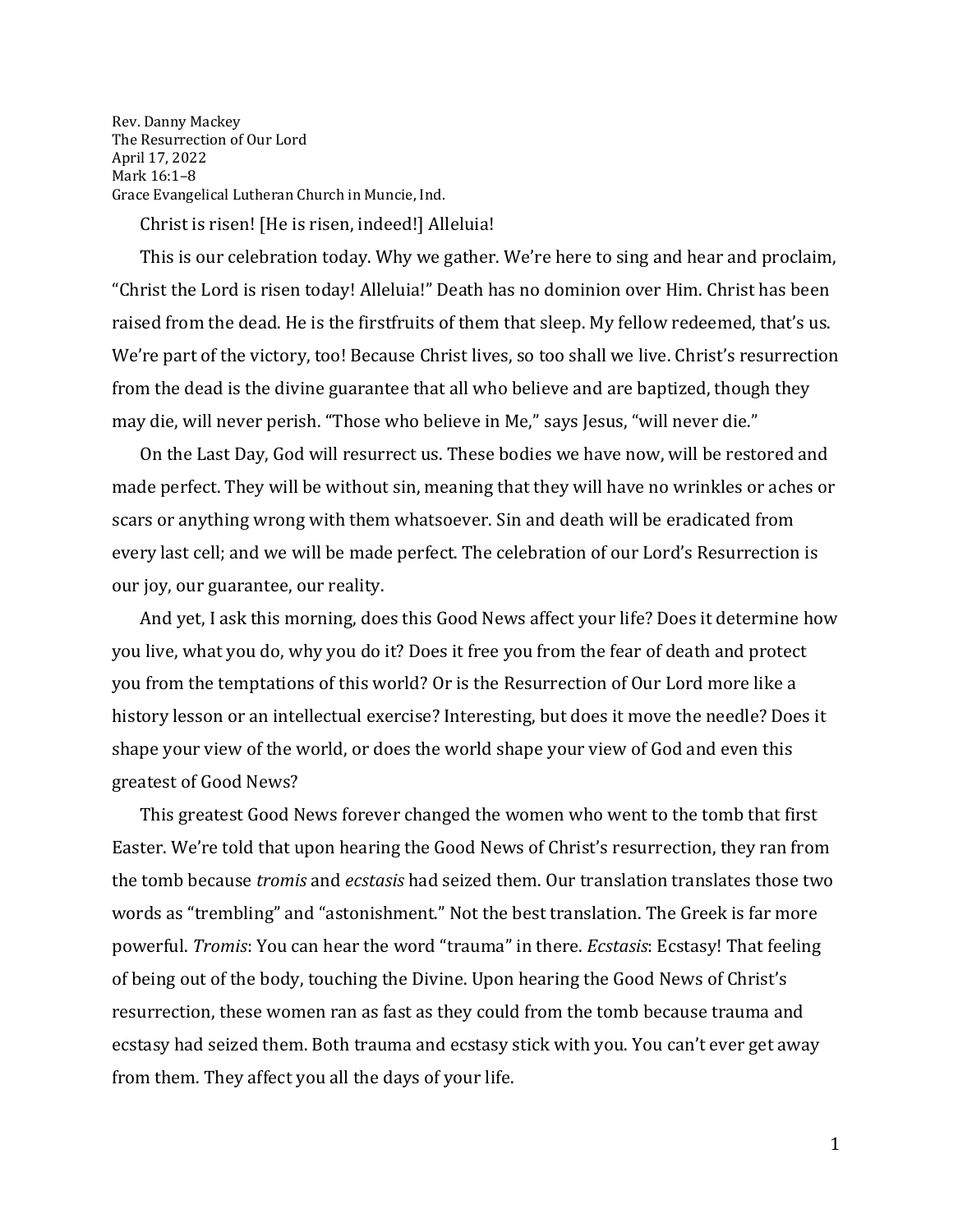Emotions are important. They're part of the human condition. But our emotions are anything but consistent. We can have really high highs and very low lows. Depending on what's happening in our lives at any given moment, we can be on an emotional rollercoaster. That doesn't mean we disregard or dismiss our emotions. We don't wish that we didn't have them. In fact, even our Lord was emotional. He had compassion on others. He wept. In the Garden of Gethsemane, He was in bitter agony over what was going to take place the next day. Even on the cross, Jesus experienced being abandoned and forsaken…by His own Father.

And this last week for us has been emotional. The eight days of Holy Week began last Sunday, as we celebrated Christ's triumphal entry into Jerusalem. Along with the people of old, we sang our hosannas to our Redeemer King's praises. On Maundy Thursday we remembered His betrayal and the Institution of His Supper. And we stripped the Altar always a powerful and somber event. On Good Friday we gathered for our service of darkness, echoing the darkness that descended as Jesus hung on the cross, dying for the world. The Light of the World being snuffed out with a last final cry of "It is finished."

We recalled a lot of events this last week. And we also had some of our own. People still went to the hospital, celebrated birthday and wedding anniversaries, lost their jobs, and fell in love. Life is a hot mess. And the Lord of life, we recalled, died on a cross, in the midst of the messiness of this world.

So, how does that make you feel? How does that affect you? Knowing what Jesus went through on the cross for you, what does that make you feel? Does your heart ache with deep sadness? An innocent man suffered and died. The cruelest and most brutal form of execution ever devised by men. Do you rejoice in what He's accomplished for you? Perhaps it's both. Perhaps you feel both the trauma and the ecstasy.

The women who watched Jesus die felt the trauma. The rabbi they followed and supported… they saw Him nailed to that tree. They provided for Jesus' and His disciples' needs for three years. Washing the clothes, preparing the meals, even financing their journeys and the preaching tour. These women were around the whole time and were, arguably, even more faithful than the apostles. We don't hear of any of them betraying Christ or denying Him three times. They didn't flee where the apostles scattered. Admittedly, they were allowed different freedoms than the men. But it was these women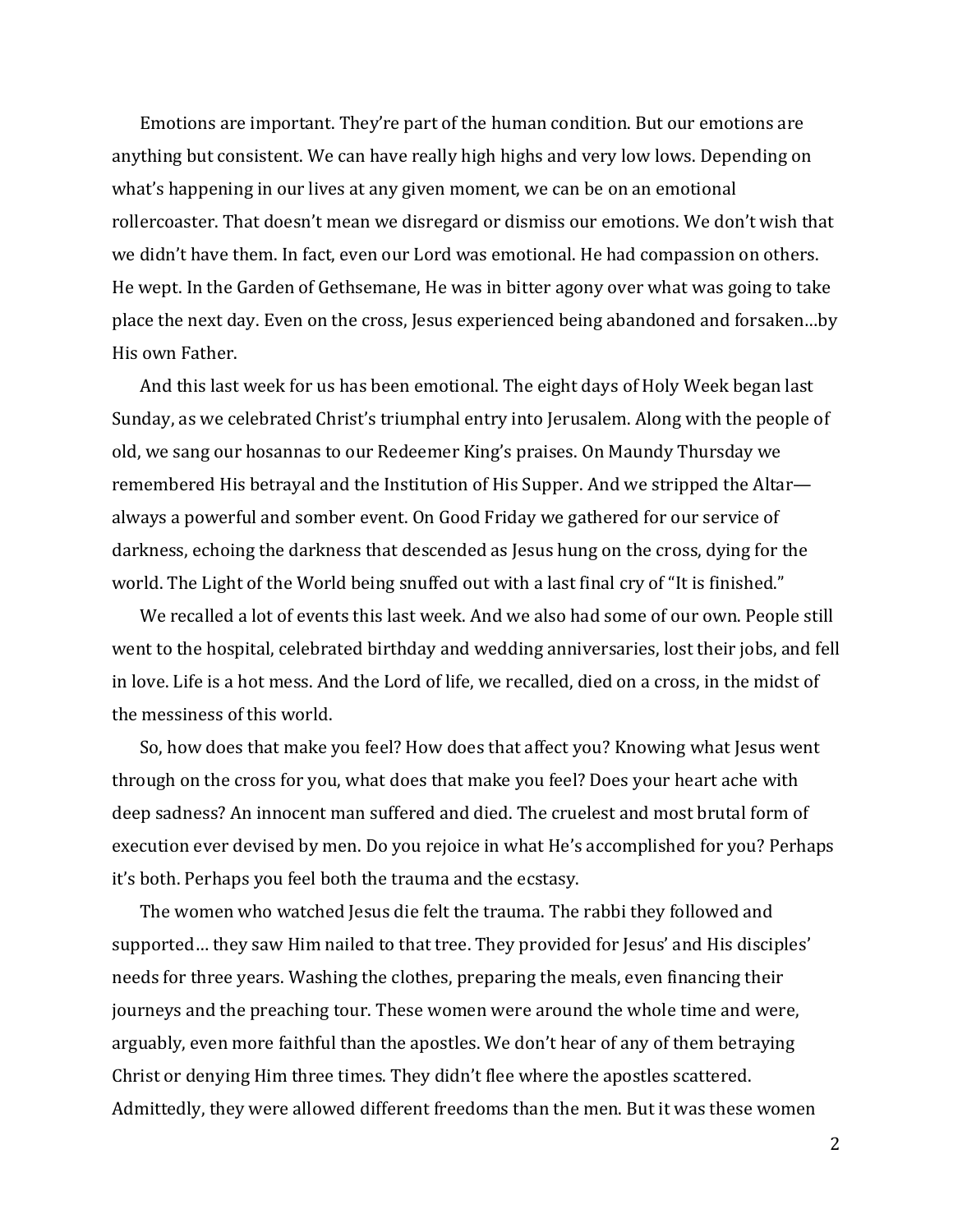who comforted Jesus' own mother Mary as she broke down at the foot of her Son's cross. As if a sword had pierced her own soul also.

And then, just as they were about to finally get to give their rabbi a proper burial, His body is gone. The tomb empty. Nothing was making sense to them. They were alarmed. That's why the angel—who appeared to be a young man—said to them, "Do not be alarmed. You seek Jesus of Nazareth, who was crucified. He has risen; He is not here. See the place where they laid Him."

How traumatic! What were they supposed to think? People who died stayed dead, right? But, what about Lazarus? Jesus raised him and Lazarus was still around. A few days earlier Jesus died; and the earth shook and the graves of many opened up. Those people returned to their families. Maybe Jesus really did rise! But all they knew for certain was that Jesus' body was missing. And yet the young man said Jesus was raised! Could it possibly be true? Mary Magdalene was inconsolable, we're told. She begged who she thought was a gardener to show her where He had taken Jesus' body. That gardener just so happened to be Jesus. So, most certainly, they were feeling a mix of emotions. The lows and the highs, both at the same time. Both trauma and ecstasy.

When our emotions seize us, things that aren't as we think they should be can really mess with our minds. Nothing makes sense. We become afraid. We get upset. Our emotions can rule us.

And the thing that messes us up the most is death. Death—our death or the death of a dearly loved one—takes a firm grip on our thinking and wages war with our heads. I can't help but think of my good friends and fellow brothers in the Ministry who died this last year: both Brian Homann and Leonard Poppe. Brian's life and ministry cut off so early. Leonard's ministry was longer, but he had at least another ten years in him. I mention them because of something Leonard would do. Something that really annoyed his wife, Karin. Throughout the entire Church Year, excepting Lent, Leonard would do the Easter Acclamation: "Christ is risen!" [He is risen, indeed! Alleluia!] While it annoyed his wife, Leonard was making a point. The fact that Jesus rose from the dead and lives and reigns to eternity changes everything. If the Resurrection of Our Lord is forefront in our hearts and minds—in our lives—then it will affect everything.

We mourn, and our Lord's Resurrection wipes every tear from our eyes.

3